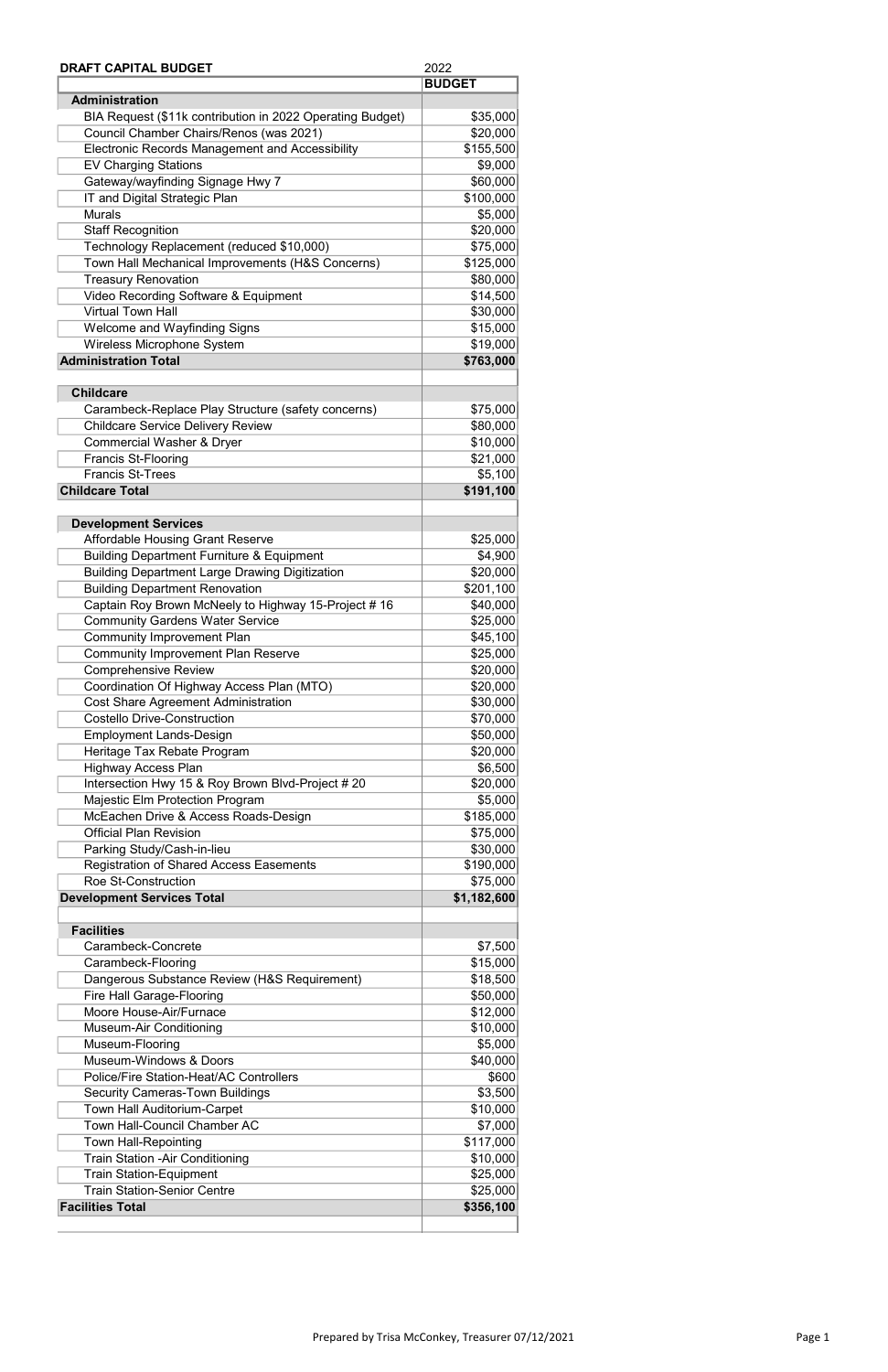| <b>DRAFT CAPITAL BUDGET</b>                       | 2022          |
|---------------------------------------------------|---------------|
|                                                   | <b>BUDGET</b> |
| Library                                           |               |
| Library Furniture & Shalving                      | \$49,893      |
| <b>Library Public Computers</b>                   | \$7,000       |
| <b>Library Resources</b>                          | \$39,623      |
| Library Roof 1970 sq.ft-Repair                    | \$10,000      |
| Library Roof 2850 sq.ft-Coating                   | \$59,000      |
| Library Strategic Plan                            | \$40,000      |
| Library-HVAC Unit Replacement                     | \$46,750      |
| <b>Library-Renovations</b>                        | \$60,000      |
| <b>Library Total</b>                              | \$312,265     |
|                                                   |               |
| <b>Protective Services</b>                        |               |
| By-law- Two E-bikes                               | \$8,000       |
| By-law-Hybrid SUV                                 | \$50,000      |
| Fire Hall Digital Sign                            | \$25,000      |
| Fire/By-law Management Software                   | \$2,800       |
| Fire-Hose & Nozzle                                | \$100,000     |
| FPO Hybrid or Electric Car (increased \$5,000)    | \$45,000      |
| Police-Mounted Digital Sign                       | \$15,000      |
| <b>Protective Services Total</b>                  | \$245,800     |
|                                                   |               |
| <b>Public Works</b>                               |               |
| <b>Bridge St-Design</b>                           | 30            |
| <b>Bridge St-Revitalization</b>                   | \$3,850,000   |
| <b>Bridge St-Storm Outfall Investigation</b>      | \$24,000      |
| <b>Central Bridge Replacement</b>                 | \$6,190,000   |
| <b>Central Bridge-Utility Relocate</b>            | \$300,000     |
| <b>Coleman/Park Pedestrian Crossover</b>          | \$32,500      |
| <b>Concession 8-Rehabilitation</b>                | \$50,000      |
| <b>Countertop Composter Reimbursement Program</b> | \$40,000      |
| Crosswalks (3 on Bridge St)                       | \$300,000     |
| Emily St-Victoria St. to western limit            | \$380,000     |
| <b>Lyndhurst St-Reconstruction</b>                | \$96,000      |
| McNeely Pathway-Patterson to Bridges              | \$140,000     |
| Moffatt St.-Townline to MacKenzie                 | \$525,000     |
| Munro St-Moore to Rochester                       | \$290,000     |
| Overlay Program                                   | \$337,576     |
| <b>Plow Truck</b>                                 | \$310,000     |
| Public Works-3/4 ton Pick-up Truck                | \$45,000      |
| Public Works-Truck-1/2 ton                        | \$45,000      |
| <b>Public Works-Truck-Extended Cab</b>            | \$55,000      |
| Roads-Topographic Surveys                         | \$50,000      |
| Sidewalk Plow (\$25,000)                          | \$150,000     |
| Sod Topsoil Various Streets                       | \$35,706      |
| <b>Steamer</b>                                    | \$20,000      |
| <b>Streetlight Upgrade to LED</b>                 | \$520,430     |
| <b>Public Works Total</b>                         | \$13,786,212  |
|                                                   |               |

Prepared by Trisa McConkey, Treasurer 07/12/2021 **Page 2** Page 2